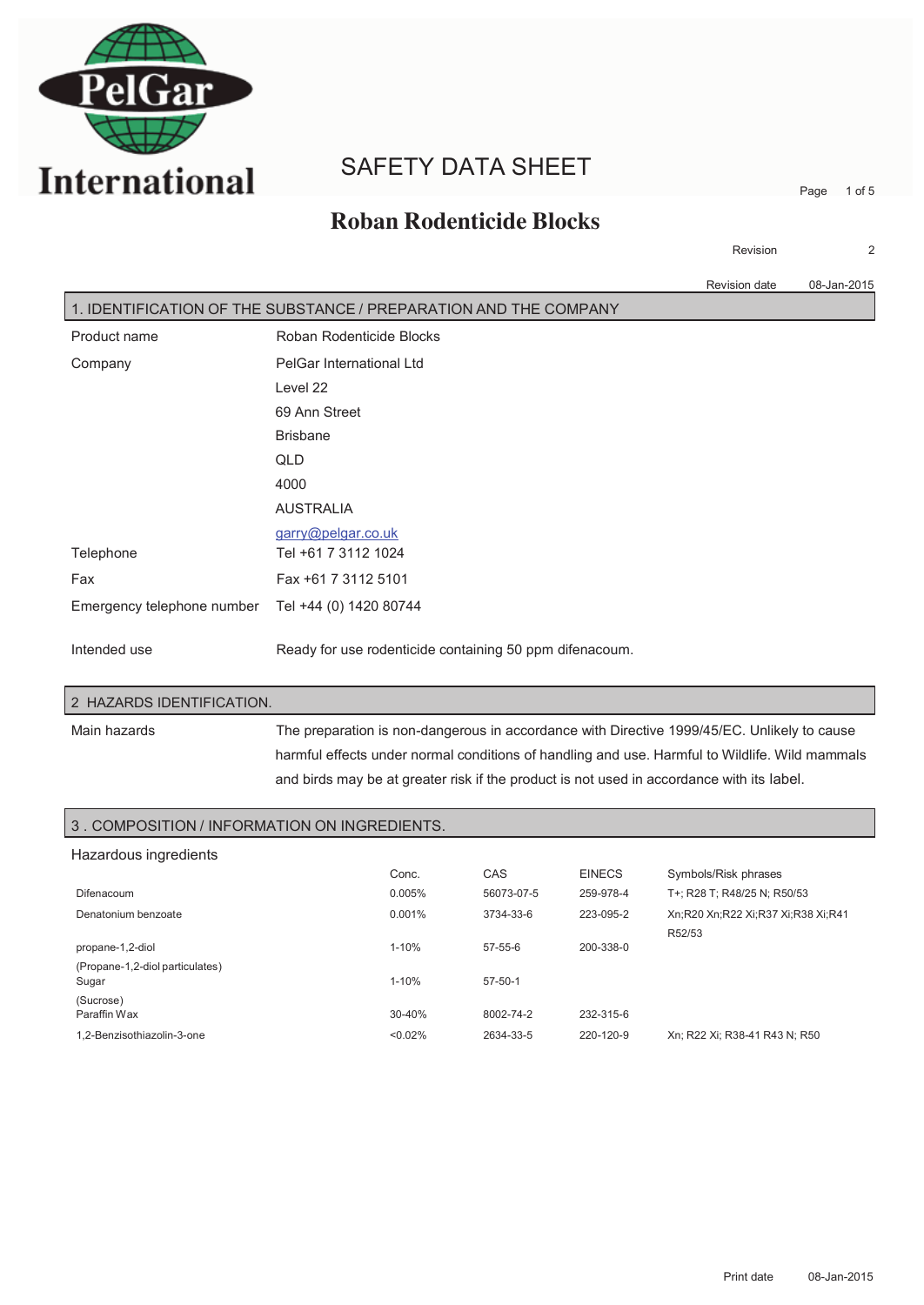## **Roban Rodenticide Blocks**

|                                | Revision<br>$\overline{2}$                                                                                       |
|--------------------------------|------------------------------------------------------------------------------------------------------------------|
|                                | <b>Revision date</b><br>08-Jan-2015                                                                              |
| 4. FIRST AID MEASURES          |                                                                                                                  |
| Skin contact                   | May cause skin irritation in susceptible persons. Remove contaminated clothing. Wash off immediately             |
|                                | with plenty of soap and water. If irritation persists obtain medical attention. Contaminated clothing            |
|                                | should be washed and dried before re-use.                                                                        |
| Eye contact                    | May cause eye irritation of susceptible persons. Rinse immediately with plenty of water and seek                 |
|                                | medical advice if irritation persists.                                                                           |
| Inhalation                     | Unlikely to present an inhalation hazard unless excessive dust is present. Move the exposed person to            |
|                                | fresh air. Obtain medical advice immediately.                                                                    |
| Ingestion                      | If swallowed, seek medical advice immediately and show this container or label.                                  |
| General information            | In case of accident or if you feel unwell, seek medical advice immediately (show the label where                 |
|                                | possible). ADVICE FOR DOCTORS: Difenacoum is an indirect anti-coagulant. Phytomenadione,                         |
|                                | Vitamin K1, is antidotal. Determine prothrombin time not less than 18 hours after consumption. If                |
|                                | elevated, administer Vitamin K1 until prothrombin time normalises. Continue determination of                     |
|                                | prothrombin time for two weeks after withdrawal of antidote and resume treatment if elevation occurs             |
| 5. FIRE FIGHTING MEASURES      | <u>in that time.</u>                                                                                             |
|                                |                                                                                                                  |
| Extinguishing media            | Keep fire exposed containers cool by spraying with water if exposed to fire. Carbon dioxide (CO2)                |
|                                | Alcohol resistant foam. Dry chemical. Use extinguishing media appropriate to the surrounding fire<br>conditions. |
|                                | Do NOT use  Do not use water jets.                                                                               |
|                                |                                                                                                                  |
| Protective equipment           | In the event of fire. Wear: Self-contained breathing apparatus. Suitable gloves and boots.                       |
| 6. ACCIDENTAL RELEASE MEASURES |                                                                                                                  |
| Personal precautions           | Wear suitable protective clothing, gloves and eye/face protection. See section 8.                                |
| Environmental precautions      | Prevent further leakage or spillage, if safe to do so.                                                           |
| Clean up methods               | Clean up promptly by sweeping or vacuum. Transfer to a suitably labelled container.                              |
|                                | Subsequently, wash the contaminated area with water, taking care to prevent the washings                         |
|                                | entering sewers or drains.                                                                                       |
| 7. HANDLING AND STORAGE        |                                                                                                                  |
| Handling                       | Avoid contact with eyes and skin. Avoid formation of dust. Do not smoke eat or drink while                       |
|                                | handling this product. Always use good personal hygiene procedures when handling                                 |
|                                | chemicals. Wash hands and face before eating, drinking or smoking. Read the label before                         |
|                                | use. Unlikely to produce dust as the product is a wax block.                                                     |
| Storage                        | Keep in a cool, dry, well ventilated area. Keep out of the reach of children. Keep away from                     |
|                                | food and animal feedstuffs. Keep away from oxidising agents.                                                     |
| Specific use                   | Ready for use rodenticide containing 50 ppm difenacoum.                                                          |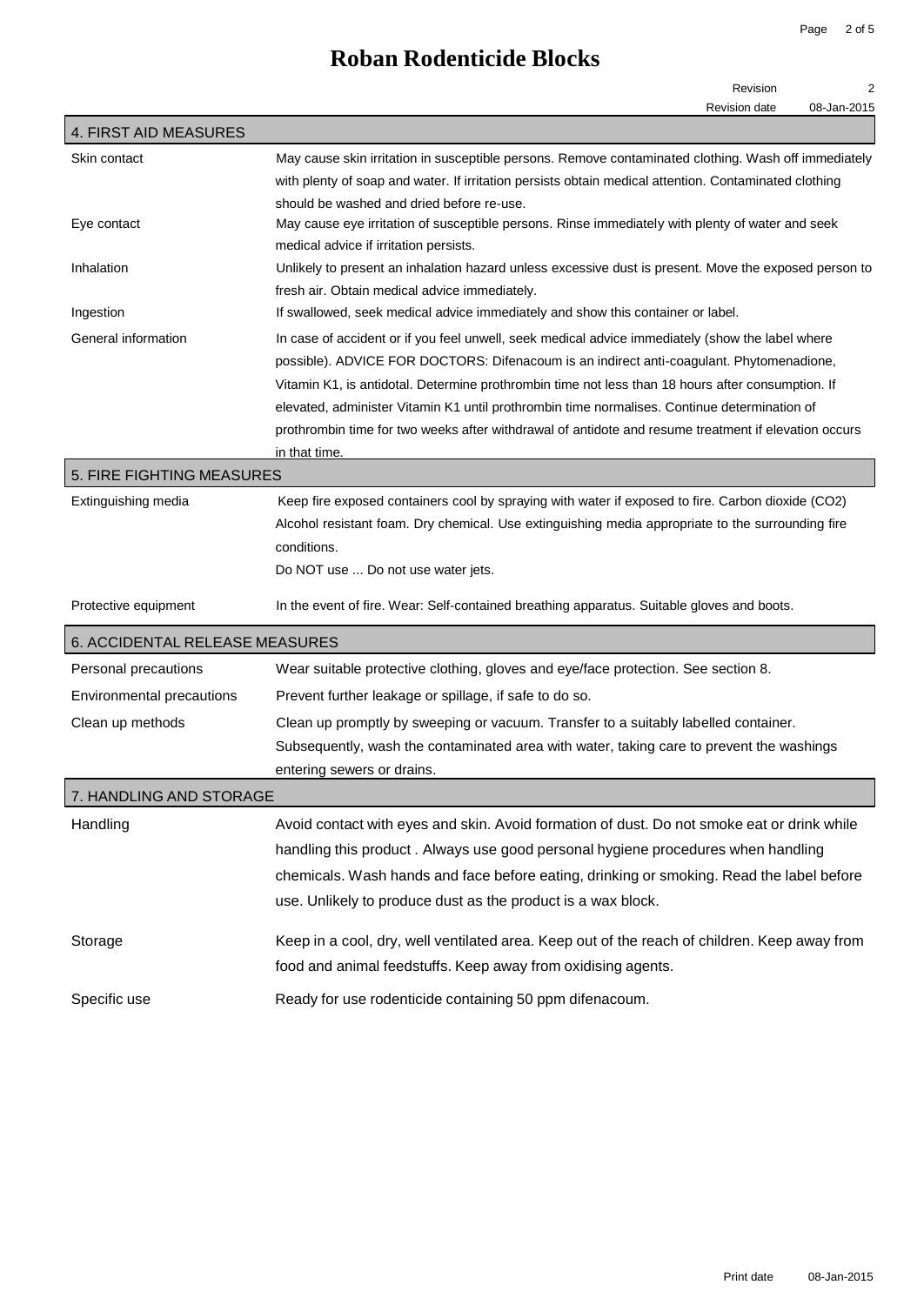## **Roban Rodenticide Blocks**

#### Revision

Revision date 2 08-Jan-2015

### 8. EXPOSURE CONTROLS / PERSONAL PROTECTION

#### Exposure limits

| propane-1,2-diol                                 |                                                                                              | WEL 8-hr limit ppm: -                                                                         | WEL 8-hr limit mg/m3: 10   |
|--------------------------------------------------|----------------------------------------------------------------------------------------------|-----------------------------------------------------------------------------------------------|----------------------------|
| (Propane-1,2-diol particulates)                  |                                                                                              | WEL 15 min limit ppm: -                                                                       | WEL 15 min limit mg/m3: -  |
| propane-1,2-diol                                 |                                                                                              | WEL 8-hr limit ppm: 150                                                                       | WEL 8-hr limit mg/m3: 474  |
| (Propane-1,2-diol total vapour and particulates) |                                                                                              | WEL 15 min limit ppm: -                                                                       | WEL 15 min limit mg/m3: -  |
| Sugar                                            |                                                                                              | WEL 8-hr limit ppm: -                                                                         | WEL 8-hr limit mg/m3: 10   |
| (Sucrose)                                        |                                                                                              | WEL 15 min limit ppm: -                                                                       | WEL 15 min limit mg/m3: 20 |
| Paraffin Wax                                     |                                                                                              | WEL 8-hr limit ppm:                                                                           | WEL 8-hr limit mg/m3: 2    |
|                                                  |                                                                                              | WEL 15 min limit ppm:                                                                         | WEL 15 min limit mg/m3: 6  |
| Paraffin Wax                                     |                                                                                              | WEL 8-hr limit ppm: -                                                                         | WEL 8-hr limit mg/m3: 2    |
| (Paraffin wax, fume)                             |                                                                                              | WEL 15 min limit ppm: -                                                                       | WEL 15 min limit mg/m3: 6  |
| Respiratory protection                           |                                                                                              | Unlikely to present an inhalation hazard unless excessive dust is present. If levels approach |                            |
| Hand protection                                  | the WEL, then suitable approved respiratory protection should be worn.<br>Impervious gloves. |                                                                                               |                            |
| Eye protection                                   | Tight fitting goggles if exposed to excessive dust.                                          |                                                                                               |                            |
| Protective equipment                             | Impervious clothing. Boots.                                                                  |                                                                                               |                            |

### 9. PHYSICAL AND CHEMICAL PROPERTIES

| Description                  | Wax Block.                             |
|------------------------------|----------------------------------------|
| Colour                       | <b>Blue</b>                            |
| Odour                        | Slight.                                |
| <b>Flammability limits</b>   | Combustible                            |
| Relative density             | Not available                          |
| Melting point                | $\sim$ 60 (for the wax) <sup>o</sup> C |
| 10. STABILITY AND REACTIVITY |                                        |

| Stability               | Stable under normal conditions.                                            |
|-------------------------|----------------------------------------------------------------------------|
| Conditions to avoid     | Heat, sparks and open flames.                                              |
| Materials to avoid      | Oxidising agents.                                                          |
| Hazardous decomposition | Combustion or thermal decomposition will produce toxic and irritant fumes. |
| products                |                                                                            |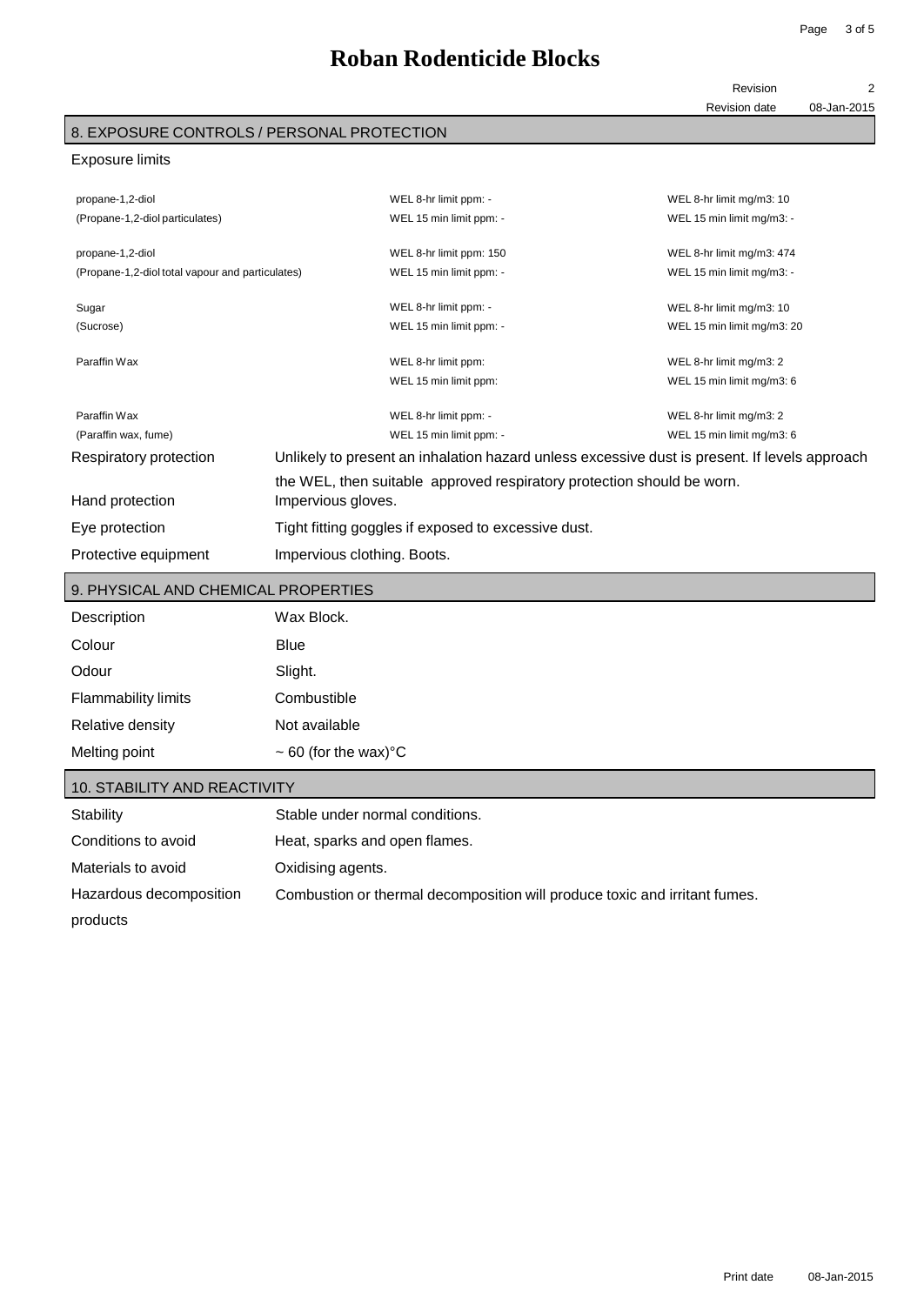2

## **Roban Rodenticide Blocks**

Revision

Revision date 08-Jan-2015

11. TOXICOLOGICAL INFORMATION

| Toxicological information |
|---------------------------|
|---------------------------|

| Difenacoum                        | Dermal Rat LD50 = $51.5 - 63$ mg/kg                                                               |  |
|-----------------------------------|---------------------------------------------------------------------------------------------------|--|
|                                   | Oral Rat LD50 = $1.8 \text{ mg/kg}$                                                               |  |
|                                   | Inhalation Rat LC50/4 h = 16.27-20.74 $\mu$ g/l                                                   |  |
| propane-1,2-diol                  | Oral Rat LD50 = $>$ 2000 mg.kg                                                                    |  |
|                                   |                                                                                                   |  |
| Acute toxicity                    | ORL RAT LD50 approx. 30 g/kg (calculated).                                                        |  |
| Corrosivity                       | No irritation expected.                                                                           |  |
| Sensitization                     | Grain Dust and flour dust are respiratory sensitizers causing asthma. As the product is a         |  |
|                                   | wax block, it is unlikely to cause any problems.                                                  |  |
| Mutagenic effects                 | No evidence to suggest anticoagulant rodenticides are mutagenic.                                  |  |
| Carcinogenic effects              | No evidence to suggest anticoagulant rodenticides are carcinogenic.                               |  |
| <b>12. ECOLOGICAL INFORMATION</b> |                                                                                                   |  |
| Ecotoxicity                       | As the product contains 50ppm difenacoum, unlikely to be hazardous to aquatic life.               |  |
| Difenacoum                        | Algae EC50/72h = 0.51mg/l Daphnia                                                                 |  |
|                                   | LC50/48h = $0.91$ mg/l Rainbow trout                                                              |  |
|                                   | $LC50/96h = 0.33$ mg/l                                                                            |  |
|                                   |                                                                                                   |  |
| propane-1,2-diol                  | Daphnia EC50/48h = $> 100$ mg/l mg/l                                                              |  |
|                                   | Fish LC50/96h = 100 mg/l mg/l                                                                     |  |
| Further information               | Harmful to wildlife. Read all precautions before use.                                             |  |
| 13. DISPOSAL CONSIDERATIONS       |                                                                                                   |  |
| General information               | Dispose of in compliance with all local and national regulations.                                 |  |
|                                   |                                                                                                   |  |
| Disposal of packaging             | Empty containers can be sent to landfill after cleaning, if in compliance with local and national |  |
|                                   | regulations.                                                                                      |  |
| 14. TRANSPORT INFORMATION         |                                                                                                   |  |
| Further information               | Not classified as dangerous for transport.                                                        |  |
| 15. REGULATORY INFORMATION        |                                                                                                   |  |
| Labelling                         | The product is classified as non hazardous.                                                       |  |
| Safety phrases                    | To avoid risks to man and the environment, comply with the instructions for use.                  |  |
|                                   | P14 - Safety data sheet available for professional user on request.                               |  |
|                                   | S1/2 - Keep locked up and out of the reach of children.                                           |  |
|                                   | S13 - Keep away from food, drink and animal feedingstuffs.                                        |  |
|                                   | S20/21 - When using do not eat, drink or smoke.                                                   |  |
|                                   | S37 - Wear suitable gloves.                                                                       |  |
|                                   | S45 - In case of accident or if you feel unwell, seek medical advice immediately (show the        |  |
|                                   | label where possible).                                                                            |  |